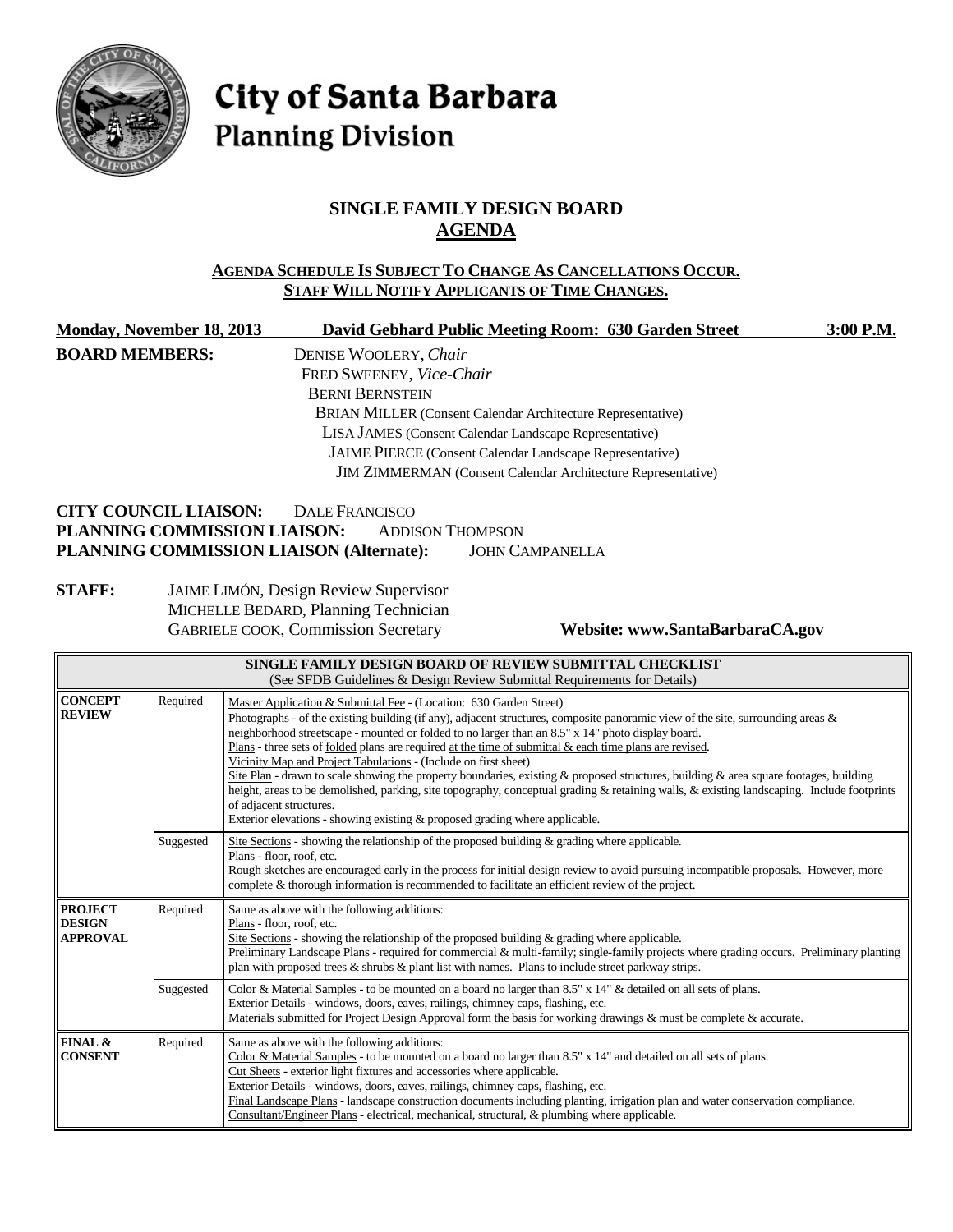**AGENDAS, MINUTES, REPORTS, PLANS & PUBLIC RECORD WRITINGS.** Copies of all documents relating to agenda items are available for review at 630 Garden Street, and agendas and minutes are posted online at [www.SantaBarbaraCA.gov/SFDB.](http://www.santabarbaraca.gov/ABR) If you have any questions or wish to review the plans, please contact Michelle Bedard, Single Family Design Board (SFDB) Planning Technician, at (805) 564-5470, extension 4551, or by email at [MBedard@SantaBarbaraCA.gov.](mailto:MBedard@SantaBarbaraCA.gov) Office hours are 8:30 a.m. to 4:30 p.m., Monday through Thursday, and every other Friday. Please check our website under *City Calendar* to verify closure dates. **Materials related to an item on this agenda submitted to the SFDB after distribution of the agenda packet are available for public inspection in the Community Development Department located at 630 Garden Street, during normal business hours.** Writings that are a public record under Government Code § 54957.5(a) and that relate to an agenda item for an open session of a regular meeting of the SFDB and that are distributed to a majority of all of the members of the SFDB during the meeting are available for public inspection by the door at the back of the David Gebhard Public Meeting Room, 630 Garden Street, Santa Barbara, CA.

**PUBLIC COMMENT.** The public has the opportunity to comment on any item on today's agenda. The Chair will announce when public testimony can be given for each item on the agenda. Speaker slips are available by the door and should be filled in and handed to the SFDB Secretary (adjacent to the window) before the agenda item begins. Please indicate which item you would like to address on the speaker slip and, in your testimony, which portion of the project you will be addressing in your comments. Each speaker is allocated two minutes for public comment due to time constraints. Written public comment letters and emails received prior to the meeting are typically distributed to the SFDB at their meeting.

**STATE POLITICAL REFORM ACT SOLE PROPRIETOR ADVISORY.** State law, in certain circumstances, allows an architect, engineer or a person in a related profession who is a "sole practitioner" to make an informational presentation of drawings or submissions of an architectural, engineering, or similar nature to the same Board on which they are seated, if the practitioner does not advocate for the project. Full details regarding this exception are posted in the back of the David Gebhard Public Meeting Room and available at the Community Development Department located at 630 Garden Street, Santa Barbara, CA.

#### **PLEASE BE ADVISED**

The following advisories are generally also contained in the City's Single Family Design Board General Design Guidelines and Meeting Procedures (SFDB Guidelines). The specific SFDB Guideline number related to each advisory is listed in parenthesis after each advisory. Applicants are encouraged to review the full version of the SFDB Guidelines.

- The approximate time the project will be reviewed is listed to the left of each item. It is suggested that applicants arrive 15 minutes early. The agenda schedule is subject to change as cancellations occur. Staff will notify applicants of time changes. (3.2.2)
- The applicant's presence is required. If an applicant is not present, the item will be postponed indefinitely. If an applicant cancels or postpones an item without providing advance notice, the item will be postponed indefinitely and will not be placed on the following SFDB agenda. In order to reschedule the item for review, a rescheduling fee will be paid and the applicant must fill out and file a Supplemental Application Form at 630 Garden Street (Community Development Department) in addition to submitting appropriate plans. (3.2.4)
- Substitution of plans is not allowed. If revised plans differing from the submittal sets are brought to the meeting, motions for Project Design Approval or Final Approval will be contingent upon staff review for code compliance. (3.2.4)
- Concept review comments are generally valid for one year. Per SMBC 22.69.090, a project design approval is valid for three years from the date of the approval unless a time extension has been granted or a building permit has been issued. Projects with a valid land use approval will also automatically extend the project design approval expiration date. (3.2.9) An SFDB approval does not constitute a Zoning clearance or a Building and Safety Permit.
- All approvals made by the SFDB are based on compliance with Municipal Code Chapter 22.69 and with adopted SFDB guidelines. Decisions of the SFDB may be appealed to the City Council. For further information on appeals, contact the Planning Division Staff or the City Clerk's office. Appeals must be in writing and must be filed with the City Clerk at City Hall, 735 Anacapa Street, within ten (10) calendar days of the meeting and which the Board took action or rendered its decision. (3.2.9)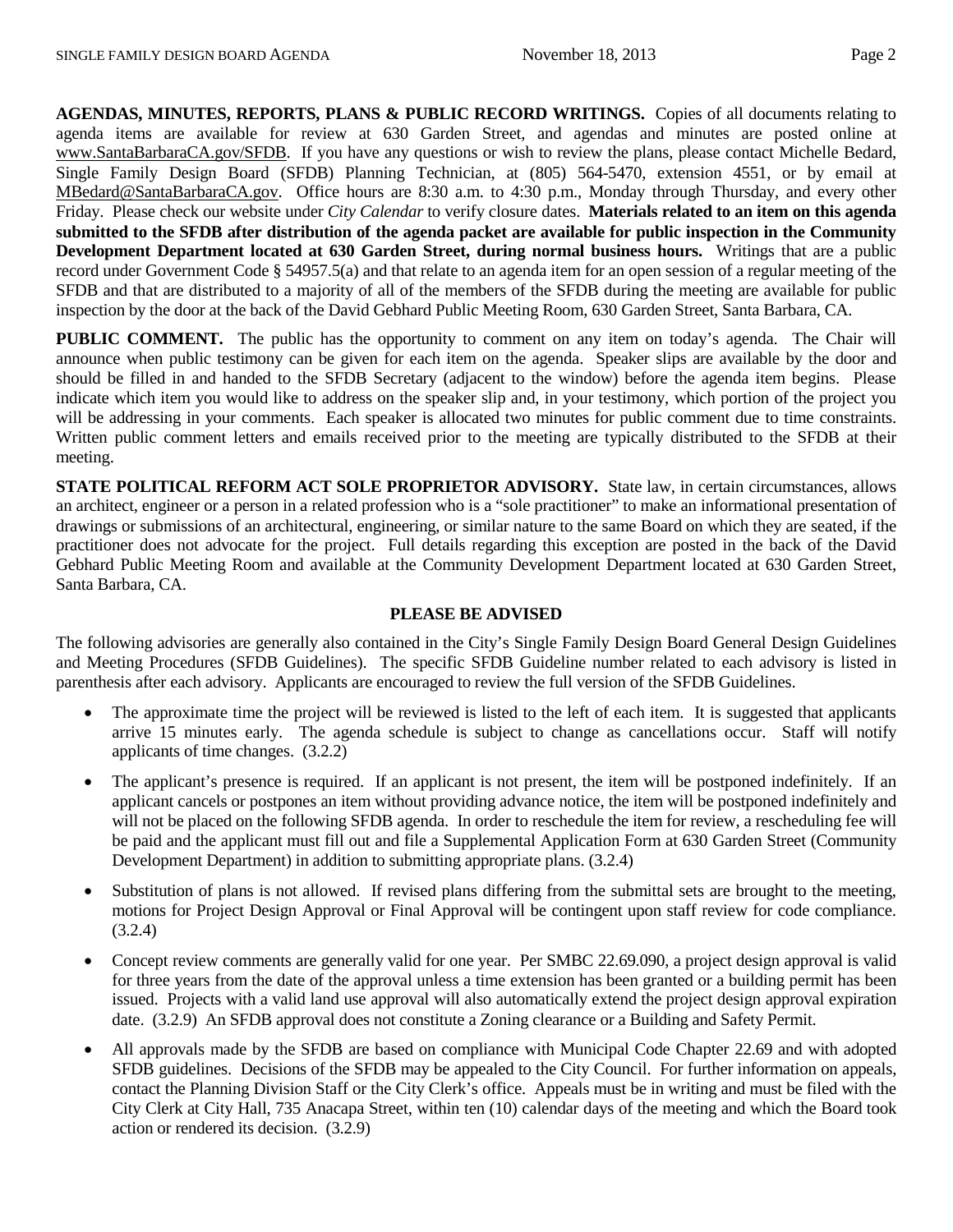- CEQA Guidelines §15183 Exemptions (Projects Consistent with General Plan). Under this California Environmental Quality Act (CEQA) Guidelines section, projects with new development (new nonresidential square footage or new residential units) qualify for an exemption from further environmental review documents if (1) they are consistent with the General Plan development density evaluated in the 2011 General Plan Program Environmental Impact Report, and (2) any potentially significant project-specific impacts are addressed through existing development standards. Section 15183 exemptions are determined by staff based on a preliminary environmental review process. A decision-maker CEQA finding is required for a Section 15183 exemption. City Council General Plan environmental findings remain applicable for the project.
- **AMERICANS WITH DISABILITIES ACT:** In compliance with the Americans with Disabilities Act, if you need special assistance to gain access to, comment at, or participate in this meeting, please contact the Planning Division at (805) 564-5470, ext. 4577. If possible, notification at least 48 hours prior to the meeting will enable the City to make reasonable arrangements in most cases.

# **LICENSING ADVISORY:**

The Business and Professions Code of the State of California and the Municipal Code of the City of Santa Barbara restrict preparation of plans for certain project types to licensed professionals. See SFDB Guidelines 2.12 and 3.1.2C for specific information.

## **NOTICE:**

- 1. On November 14, 2013, this Agenda was duly posted on the indoor and outdoor bulletin boards at the Community Development Department, 630 Garden Street, and online at [www.SantaBarbaraCA.gov.](http://www.santabarbaraca.gov/)
- 2. This regular meeting of the Single Family Design Board will be broadcast live on City TV-18, or on your computer at [www.SantaBarbaraCA.gov/CityTV.](http://www.santabarbaraca.gov/CityTV) A rebroadcast guide can be found at [www.SantaBarbaraCA.gov/CityTVProgramGuide.](http://www.santabarbaraca.gov/CityTVProgramGuide) An archived video copy of this meeting will be viewable on computers with high speed internet access the following Wednesday a[t www.SantaBarbaraCA.gov/SFDBVideos.](http://www.santabarbaraca.gov/SFDBVideos)

## **GENERAL BUSINESS:**

- A. Public Comment: Any member of the public may address the Single Family Design Board for up to two minutes on any subject within their jurisdiction that is not scheduled for a public discussion before the Board on that day. The total time for this item is ten minutes. (Public comment for items scheduled on today's agenda will be taken at the time the item is heard.)
- B. Approval of the minutes of the Single Family Design Board meeting of November 4, 2013.
- C. Consent Calendar of November 11, and November 18, 2013.
- D. Announcements, requests by applicants for continuances and withdrawals, future agenda items, and appeals.
- E. Subcommittee Reports.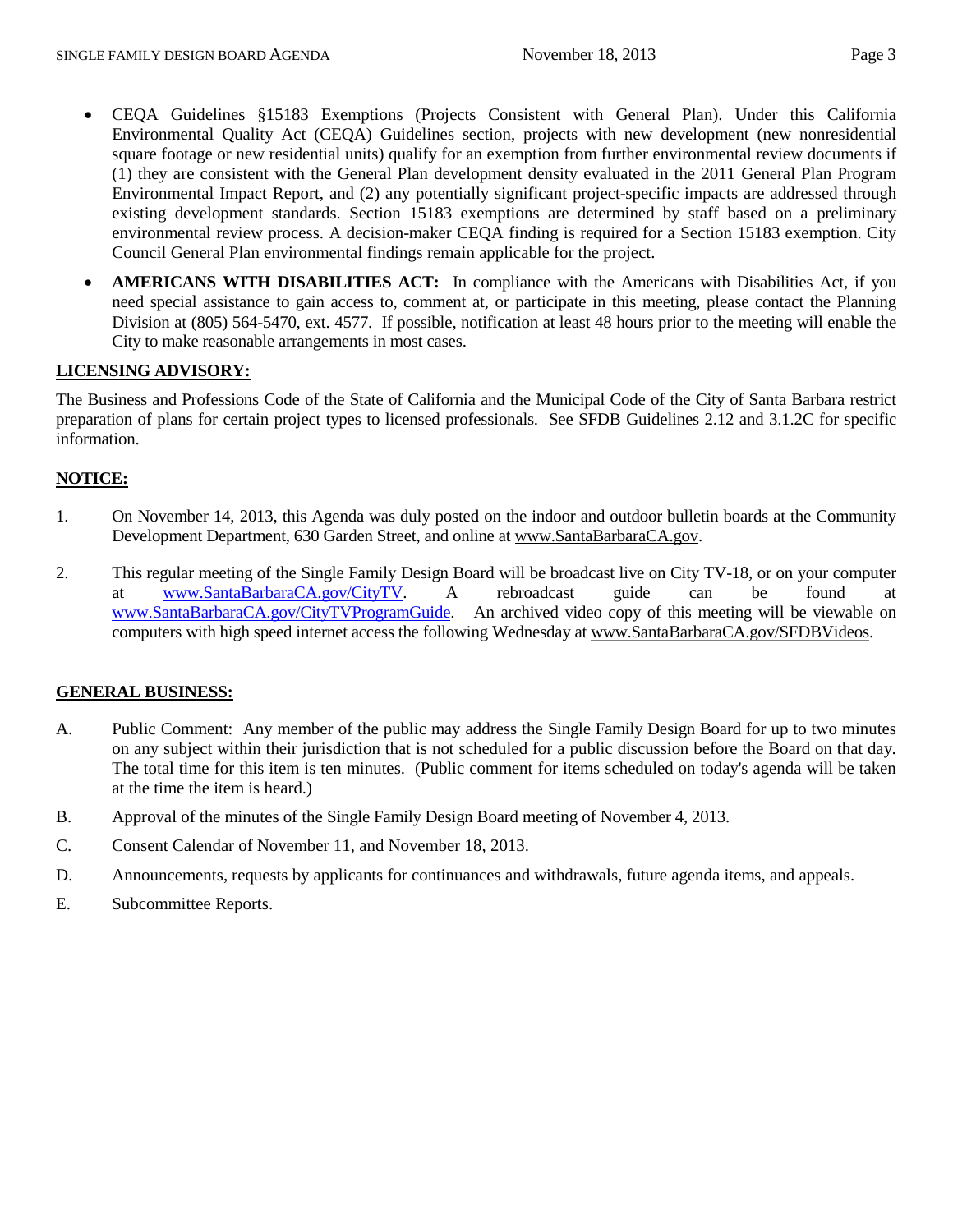# **REVIEW AFTER FINAL**

## **1. 1701 LA VISTA DEL OCEANO DR E-1 Zone**

**(3:10)** Assessor's Parcel Number: 035-480-058 Application Number: MST2005-00017 Owner: Vista Oceano La Mesa Venture, LLC Agent: Brent Daniels Architect: Zehren and Associates Landscape Architect: Arcadia Studio

(Proposal for a revised configuration of a previously approved pool and spa located on a 16,370 square foot lot in the Hillside Design District. The proposal includes Staff Hearing Officer review for requested zoning modifications. The site is currently under construction to build a new 4,517 square foot, single-family residence, and site improvements, approved in 2006 (BLD2006-00399).)

**(Comments only; project requires Staff Hearing Officer review for requested zoning modifications.)**

# **REVIEW AFTER FINAL**

# **2. 2105 ANACAPA ST E-1 Zone**

**(3:35)** Assessor's Parcel Number: 025-242-011 Application Number: MST2008-00311 Owner: Barbara E. Matthews Revocable Trust Architect: Britt Jewett Landscape Architect: Arcadia Studio

(A revised proposal to raise the finish floor level by 6-inches with commensurate increase in the ridge and plate heights for the construction of an approved single-family residence. The proposal includes Planning Commission review for a floor area modification to exceed 25-feet in height and 85% of the required floor-to-lot area ratio (FAR), and an increase to the roof height within the required setbacks. The project includes Staff Hearing Officer approval (Resolution No. 024-09) and Planning Commission approval (Resolution No. 021-09).)

**(Comments only; project requires Planning Commission review for requested zoning modifications.)**

# **SFDB-CONCEPT REVIEW (CONT.)**

# **3. 438 CONEJO RD A-1 Zone**

**(4:00)** Assessor's Parcel Number: 019-061-013 Application Number: MST2013-00336 Owner: Luis Fernandez Architect: Jose Luis Esparza

(Proposal to construct a three-story, 1,892 square foot, single-family residence and an attached 400 square foot two-car garage. The previous residence was destroyed in the Tea Fire. The proposal includes the removal of six (6) existing tress, new site walls and decks, 299 cubic yards of site grading, including 243 cubic yards of export. The proposal includes Staff Hearing Officer review for requested zoning modifications. The proposed total of 2,292 square feet, located on a 6,880 square foot parcel in The Hillside Design District, is 79% of the maximum floor-to-lot area ratio (FAR).)

**(Second Concept review. Comments only; project requires environmental assessment and Staff Hearing Officer review for requested zoning modifications. The project was last reviewed on August 26, 2013.)**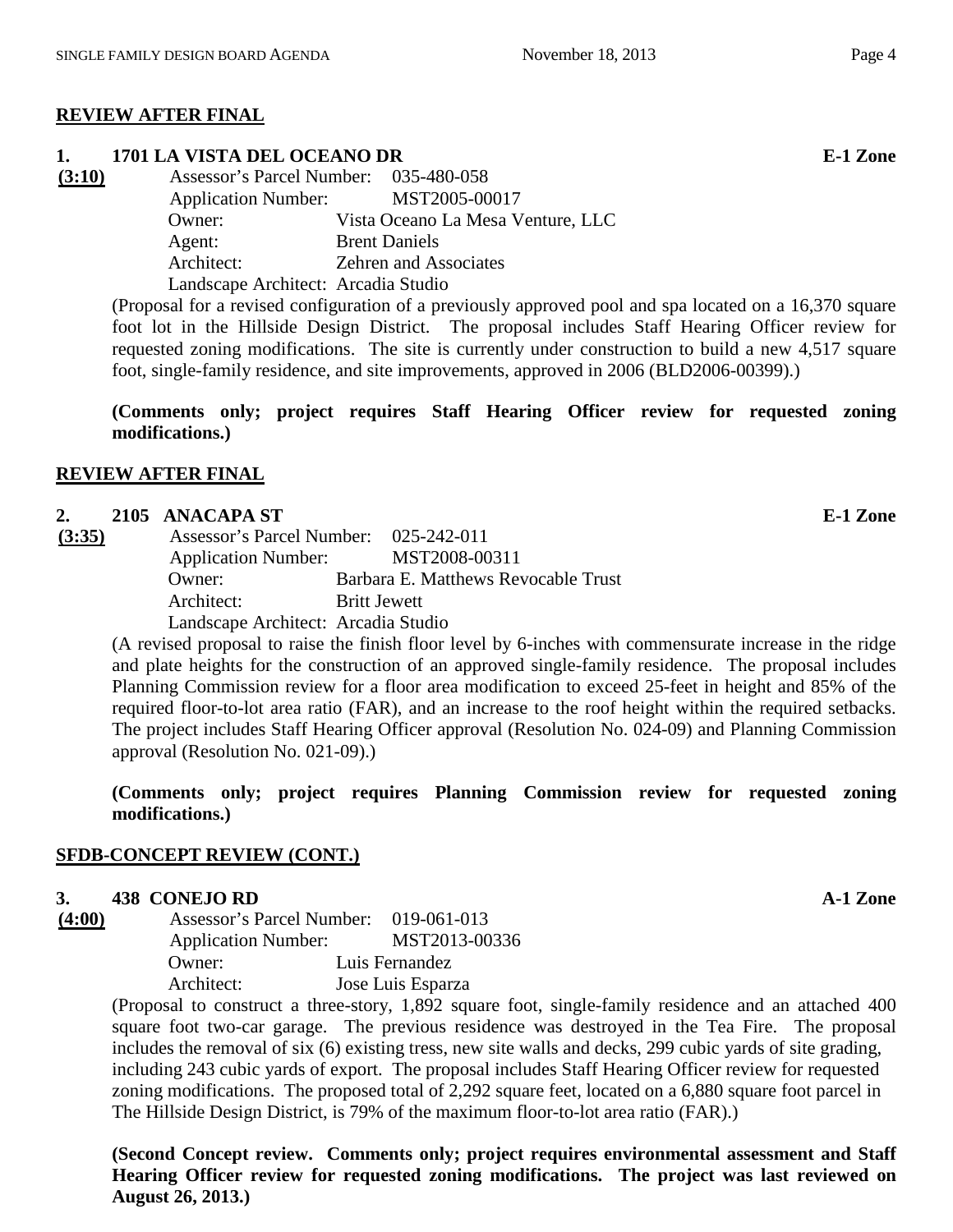# **CONCEPT REVIEW - NEW ITEM: PUBLIC HEARING**

# **4. 1676 FRANCESCHI RD A-1 Zone**

**(4:30)** Assessor's Parcel Number: 019-102-004 Application Number: MST2013-00450 Owner: B & B SB Trust Architect: Kirk Gradin

> (Proposal to construct a new pool cabana, trellis, pool storage structure and mechanical areas located on a two acre parcel in the Hillside Design District. An application (MST2012-00493) was approved on October 21, 2013, to construct a new, 6,415 square foot, three-story, single-family residence. The proposal includes Staff Hearing Officer review for requested zoning modifications.)

> **(Comments only; project requires environmental assessment and Staff Hearing Officer review for requested zoning modifications.)**

#### **FINAL REVIEW**

#### **5. 860 JIMENO RD**

| (5:00) | Assessor's Parcel Number:                                   | 029-110-046                      |
|--------|-------------------------------------------------------------|----------------------------------|
|        | <b>Application Number:</b>                                  | MST2013-00007                    |
|        | Owner:                                                      | Joseph A. Yob Living Trust       |
|        | Designer:                                                   | <b>Richele Design Associates</b> |
|        | $(Dranes)$ for the construction of a new and stage. $1.065$ |                                  |

(Proposal for the construction of a new one-story, 1,065 square foot addition to an existing two-story, 3,501 square foot single-family residence, located on a 22,598 square foot lot in the Hillside Design District. The proposal includes façade and site alterations, an interior remodel and alterations to the existing and proposed basement, storage, and garage floor areas. The proposal will result in a 678 square foot basement, 106 square feet of storage, two one-car garages, a 294 square foot covered porch, and a 41 square foot master balcony. The proposal includes approximately 200 cubic yards of cut and fill grading. The proposed total is 97% of the guideline floor-to-lot area ratio (FAR).)

**(Final Approval requested. The application includes the request to remove one oak tree. The project was granted Project Design Approval on June 17, 2013.)**

#### **PROJECT DESIGN REVIEW**

#### **6. 11 VIA ALICIA E-1 Zone**

**(5:25)** Assessor's Parcel Number: 015-311-003 Application Number: MST2013-00052 Owner: Peter Trent Architect: Dawn Sherry

(Proposal for site alterations, exterior alterations, and a minor interior remodel to an existing three-story, 3,423 square foot, single-family residence, with an attached two-car garage, located on a 15,681 square foot lot in the Hillside Design District. Alterations include converting 258 square feet of existing storage area to habitable addition, the demolition and replacement of existing decks with new, door and window alterations, and a new swimming pool and site walls. The proposal includes approximately 30 cubic yards of cut for the new pool. The proposal results in a development total of 3,681 square feet and is 84% of the guideline floor-to-lot area ratio (FAR).)

**(Project Design and Final Approval requested. The project was last reviewed on February 11, 2013.)**